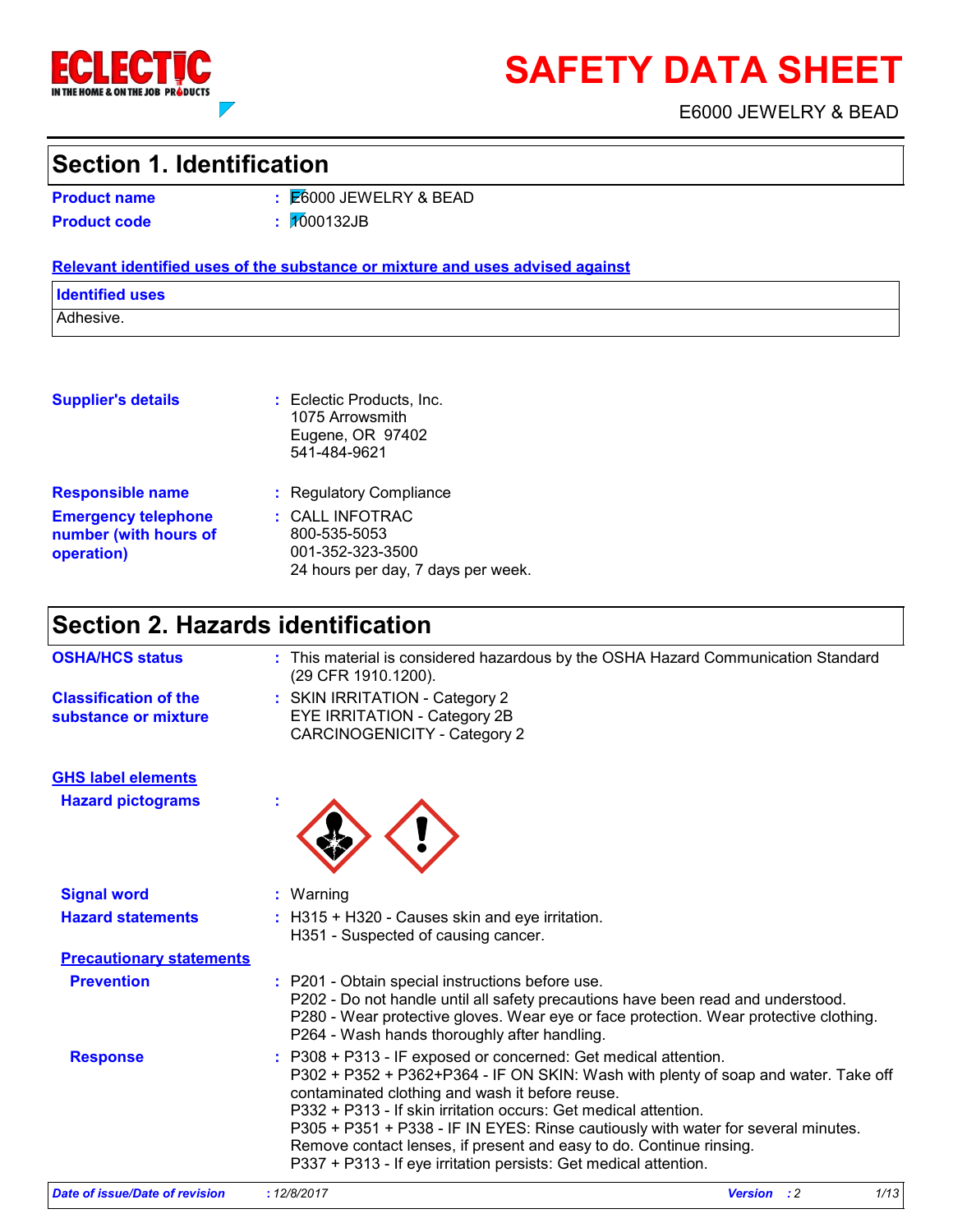# **Section 2. Hazards identification**

| <b>Storage</b>                             | : P405 - Store locked up.                                                                                                                                |
|--------------------------------------------|----------------------------------------------------------------------------------------------------------------------------------------------------------|
| <b>Disposal</b>                            | : P103 - Read label before use.<br>P102 - Keep out of reach of children.<br>P101 - If medical advice is needed, have product container or label at hand. |
| <b>Hazards not otherwise</b><br>classified | : None known.                                                                                                                                            |
|                                            |                                                                                                                                                          |

# **Section 3. Composition/information on ingredients**

**Substance/mixture :**

Mixture

| <b>Ingredient name</b>         | $\frac{9}{6}$ | <b>CAS number</b> |
|--------------------------------|---------------|-------------------|
| tetrachloroethylene            | I≥50 - ≤75    | 127-18-4          |
| Styrene, 1,3-butadiene polymer | 1≥10 - ≤25    | 9003-55-8         |

Any concentration shown as a range is to protect confidentiality or is due to batch variation.

**There are no additional ingredients present which, within the current knowledge of the supplier and in the concentrations applicable, are classified as hazardous to health or the environment and hence require reporting in this section.**

**Occupational exposure limits, if available, are listed in Section 8.**

### **Section 4. First aid measures**

#### **Description of necessary first aid measures**

| <b>Eye contact</b>  | : Immediately flush eyes with plenty of water, occasionally lifting the upper and lower<br>eyelids. Check for and remove any contact lenses. Continue to rinse for at least 10<br>minutes. Get medical attention.                                                                                                                                                                                                                                                                                                                                                                                                                                                                                                                                                         |
|---------------------|---------------------------------------------------------------------------------------------------------------------------------------------------------------------------------------------------------------------------------------------------------------------------------------------------------------------------------------------------------------------------------------------------------------------------------------------------------------------------------------------------------------------------------------------------------------------------------------------------------------------------------------------------------------------------------------------------------------------------------------------------------------------------|
| <b>Inhalation</b>   | : Remove person to fresh air and keep at rest in a position comfortable for breathing. If<br>not breathing, if breathing is irregular or if respiratory arrest occurs, provide artificial<br>respiration or oxygen by trained personnel. It may be dangerous to the person providing<br>aid to give mouth-to-mouth resuscitation. Get medical attention. If unconscious, place<br>in recovery position and get medical attention immediately. Maintain an open airway.<br>Loosen tight clothing such as a collar, tie, belt or waistband. In case of inhalation of<br>decomposition products in a fire, symptoms may be delayed. The exposed person may<br>need to be kept under medical surveillance for 48 hours.                                                       |
| <b>Skin contact</b> | : Flush contaminated skin with plenty of water. Remove contaminated clothing and<br>shoes. Continue to rinse for at least 10 minutes. Get medical attention. Wash clothing<br>before reuse. Clean shoes thoroughly before reuse.                                                                                                                                                                                                                                                                                                                                                                                                                                                                                                                                          |
| <b>Ingestion</b>    | : Wash out mouth with water. Remove dentures if any. Remove person to fresh air and<br>keep at rest in a position comfortable for breathing. If material has been swallowed and<br>the exposed person is conscious, give small quantities of water to drink. Stop if the<br>exposed person feels sick as vomiting may be dangerous. Do not induce vomiting<br>unless directed to do so by medical personnel. If vomiting occurs, the head should be<br>kept low so that vomit does not enter the lungs. Get medical attention. Never give<br>anything by mouth to an unconscious person. If unconscious, place in recovery position<br>and get medical attention immediately. Maintain an open airway. Loosen tight clothing<br>such as a collar, tie, belt or waistband. |

#### **Most important symptoms/effects, acute and delayed**

| <b>Potential acute health effects</b> |                                                     |
|---------------------------------------|-----------------------------------------------------|
| Eye contact                           | : Causes eye irritation.                            |
| <b>Inhalation</b>                     | : No known significant effects or critical hazards. |
| <b>Skin contact</b>                   | : Causes skin irritation.                           |
| <b>Ingestion</b>                      | : No known significant effects or critical hazards. |

| Date of issue/Date of revision | : 12/8/2017 | <b>Version</b> : 2 | 2/13 |
|--------------------------------|-------------|--------------------|------|
|                                |             |                    |      |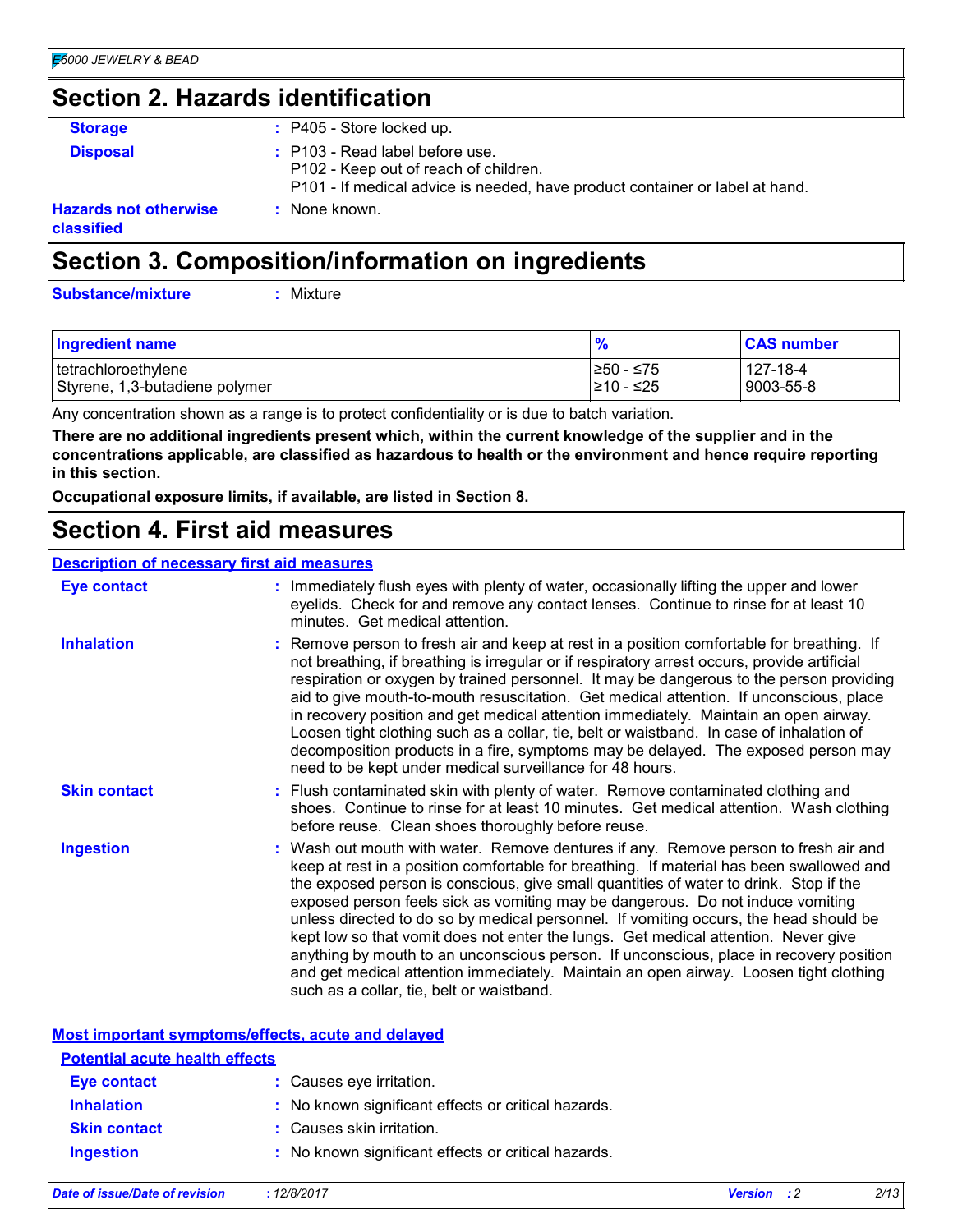# **Section 4. First aid measures**

| : Adverse symptoms may include the following:<br><b>Eye contact</b><br>pain or irritation<br>watering<br>redness<br><b>Inhalation</b><br>: No specific data.<br>: Adverse symptoms may include the following:<br><b>Skin contact</b><br>irritation<br>redness<br><b>Ingestion</b><br>: No specific data.<br>Indication of immediate medical attention and special treatment needed, if necessary<br>: In case of inhalation of decomposition products in a fire, symptoms may be delayed.<br><b>Notes to physician</b><br>The exposed person may need to be kept under medical surveillance for 48 hours.<br><b>Specific treatments</b><br>: No specific treatment.<br><b>Protection of first-aiders</b><br>: No action shall be taken involving any personal risk or without suitable training. It may<br>be dangerous to the person providing aid to give mouth-to-mouth resuscitation. | <b>Over-exposure signs/symptoms</b> |  |
|-------------------------------------------------------------------------------------------------------------------------------------------------------------------------------------------------------------------------------------------------------------------------------------------------------------------------------------------------------------------------------------------------------------------------------------------------------------------------------------------------------------------------------------------------------------------------------------------------------------------------------------------------------------------------------------------------------------------------------------------------------------------------------------------------------------------------------------------------------------------------------------------|-------------------------------------|--|
|                                                                                                                                                                                                                                                                                                                                                                                                                                                                                                                                                                                                                                                                                                                                                                                                                                                                                           |                                     |  |
|                                                                                                                                                                                                                                                                                                                                                                                                                                                                                                                                                                                                                                                                                                                                                                                                                                                                                           |                                     |  |
|                                                                                                                                                                                                                                                                                                                                                                                                                                                                                                                                                                                                                                                                                                                                                                                                                                                                                           |                                     |  |
|                                                                                                                                                                                                                                                                                                                                                                                                                                                                                                                                                                                                                                                                                                                                                                                                                                                                                           |                                     |  |
|                                                                                                                                                                                                                                                                                                                                                                                                                                                                                                                                                                                                                                                                                                                                                                                                                                                                                           |                                     |  |
|                                                                                                                                                                                                                                                                                                                                                                                                                                                                                                                                                                                                                                                                                                                                                                                                                                                                                           |                                     |  |
|                                                                                                                                                                                                                                                                                                                                                                                                                                                                                                                                                                                                                                                                                                                                                                                                                                                                                           |                                     |  |
|                                                                                                                                                                                                                                                                                                                                                                                                                                                                                                                                                                                                                                                                                                                                                                                                                                                                                           |                                     |  |

**See toxicological information (Section 11)**

# **Section 5. Fire-fighting measures**

| <b>Extinguishing media</b>                               |                                                                                                                                                                                                                               |
|----------------------------------------------------------|-------------------------------------------------------------------------------------------------------------------------------------------------------------------------------------------------------------------------------|
| <b>Suitable extinguishing</b><br>media                   | : Use an extinguishing agent suitable for the surrounding fire.                                                                                                                                                               |
| <b>Unsuitable extinguishing</b><br>media                 | : None known.                                                                                                                                                                                                                 |
| <b>Specific hazards arising</b><br>from the chemical     | : In a fire or if heated, a pressure increase will occur and the container may burst. Fire<br>water contaminated with this material must be contained and prevented from being<br>discharged to any waterway, sewer or drain. |
| <b>Hazardous thermal</b><br>decomposition products       | Decomposition products may include the following materials:<br>carbon dioxide<br>carbon monoxide<br>halogenated compounds<br>carbonyl halides                                                                                 |
| <b>Special protective actions</b><br>for fire-fighters   | : Promptly isolate the scene by removing all persons from the vicinity of the incident if<br>there is a fire. No action shall be taken involving any personal risk or without suitable<br>training.                           |
| <b>Special protective</b><br>equipment for fire-fighters | Fire-fighters should wear appropriate protective equipment and self-contained breathing<br>apparatus (SCBA) with a full face-piece operated in positive pressure mode.                                                        |

# **Section 6. Accidental release measures**

**Personal precautions, protective equipment and emergency procedures**

| <b>For non-emergency</b> | : No action shall be taken involving any personal risk or without suitable training.    |
|--------------------------|-----------------------------------------------------------------------------------------|
| personnel                | Evacuate surrounding areas. Keep unnecessary and unprotected personnel from             |
|                          | entering. Do not touch or walk through spilled material. Avoid breathing vapor or mist. |
|                          | Provide adequate ventilation. Wear appropriate respirator when ventilation is           |
|                          | inadequate. Put on appropriate personal protective equipment.                           |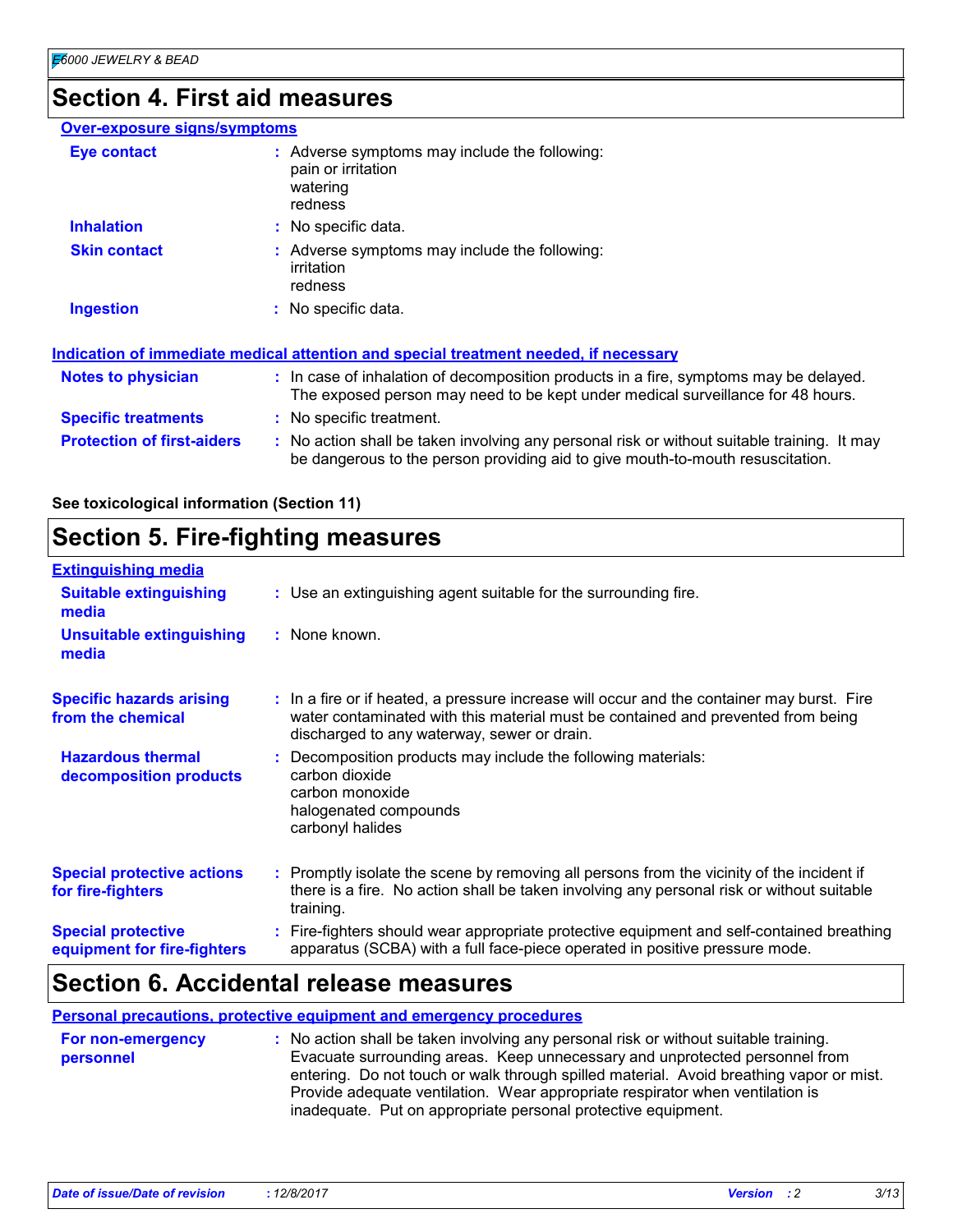# **Section 6. Accidental release measures**

| For emergency responders                                     | If specialized clothing is required to deal with the spillage, take note of any information in<br>Section 8 on suitable and unsuitable materials. See also the information in "For non-<br>emergency personnel".                                                                                                                                                                                                                                                                                                                                                                                                                                                                                             |
|--------------------------------------------------------------|--------------------------------------------------------------------------------------------------------------------------------------------------------------------------------------------------------------------------------------------------------------------------------------------------------------------------------------------------------------------------------------------------------------------------------------------------------------------------------------------------------------------------------------------------------------------------------------------------------------------------------------------------------------------------------------------------------------|
| <b>Environmental precautions</b>                             | : Avoid dispersal of spilled material and runoff and contact with soil, waterways, drains<br>and sewers. Inform the relevant authorities if the product has caused environmental<br>pollution (sewers, waterways, soil or air). Water polluting material. May be harmful to<br>the environment if released in large quantities.                                                                                                                                                                                                                                                                                                                                                                              |
| <b>Methods and materials for containment and cleaning up</b> |                                                                                                                                                                                                                                                                                                                                                                                                                                                                                                                                                                                                                                                                                                              |
| <b>Small spill</b>                                           | : Stop leak if without risk. Move containers from spill area. Dilute with water and mop up<br>if water-soluble. Alternatively, or if water-insoluble, absorb with an inert dry material and<br>place in an appropriate waste disposal container. Dispose of via a licensed waste<br>disposal contractor.                                                                                                                                                                                                                                                                                                                                                                                                     |
| <b>Large spill</b>                                           | : Stop leak if without risk. Move containers from spill area. Approach release from<br>upwind. Prevent entry into sewers, water courses, basements or confined areas. Wash<br>spillages into an effluent treatment plant or proceed as follows. Contain and collect<br>spillage with non-combustible, absorbent material e.g. sand, earth, vermiculite or<br>diatomaceous earth and place in container for disposal according to local regulations<br>(see Section 13). Dispose of via a licensed waste disposal contractor. Contaminated<br>absorbent material may pose the same hazard as the spilled product. Note: see<br>Section 1 for emergency contact information and Section 13 for waste disposal. |

# **Section 7. Handling and storage**

### **Precautions for safe handling**

| <b>Protective measures</b>                                                       | : Put on appropriate personal protective equipment (see Section 8). Avoid exposure -<br>obtain special instructions before use. Do not handle until all safety precautions have<br>been read and understood. Do not get in eyes or on skin or clothing. Do not ingest.<br>Avoid breathing vapor or mist. Avoid release to the environment. If during normal use<br>the material presents a respiratory hazard, use only with adequate ventilation or wear<br>appropriate respirator. Keep in the original container or an approved alternative made<br>from a compatible material, kept tightly closed when not in use. Empty containers retain<br>product residue and can be hazardous. Do not reuse container. |
|----------------------------------------------------------------------------------|------------------------------------------------------------------------------------------------------------------------------------------------------------------------------------------------------------------------------------------------------------------------------------------------------------------------------------------------------------------------------------------------------------------------------------------------------------------------------------------------------------------------------------------------------------------------------------------------------------------------------------------------------------------------------------------------------------------|
| <b>Advice on general</b><br>occupational hygiene                                 | : Eating, drinking and smoking should be prohibited in areas where this material is<br>handled, stored and processed. Workers should wash hands and face before eating,<br>drinking and smoking. Remove contaminated clothing and protective equipment before<br>entering eating areas. See also Section 8 for additional information on hygiene<br>measures.                                                                                                                                                                                                                                                                                                                                                    |
| <b>Conditions for safe storage,</b><br>including any<br><i>incompatibilities</i> | : Store in accordance with local regulations. Store in original container protected from<br>direct sunlight in a dry, cool and well-ventilated area, away from incompatible materials<br>(see Section 10) and food and drink. Store locked up. Keep container tightly closed<br>and sealed until ready for use. Containers that have been opened must be carefully<br>resealed and kept upright to prevent leakage. Do not store in unlabeled containers.<br>Use appropriate containment to avoid environmental contamination. See Section 10 for<br>incompatible materials before handling or use.                                                                                                              |

# **Section 8. Exposure controls/personal protection**

#### **Control parameters**

**Occupational exposure limits**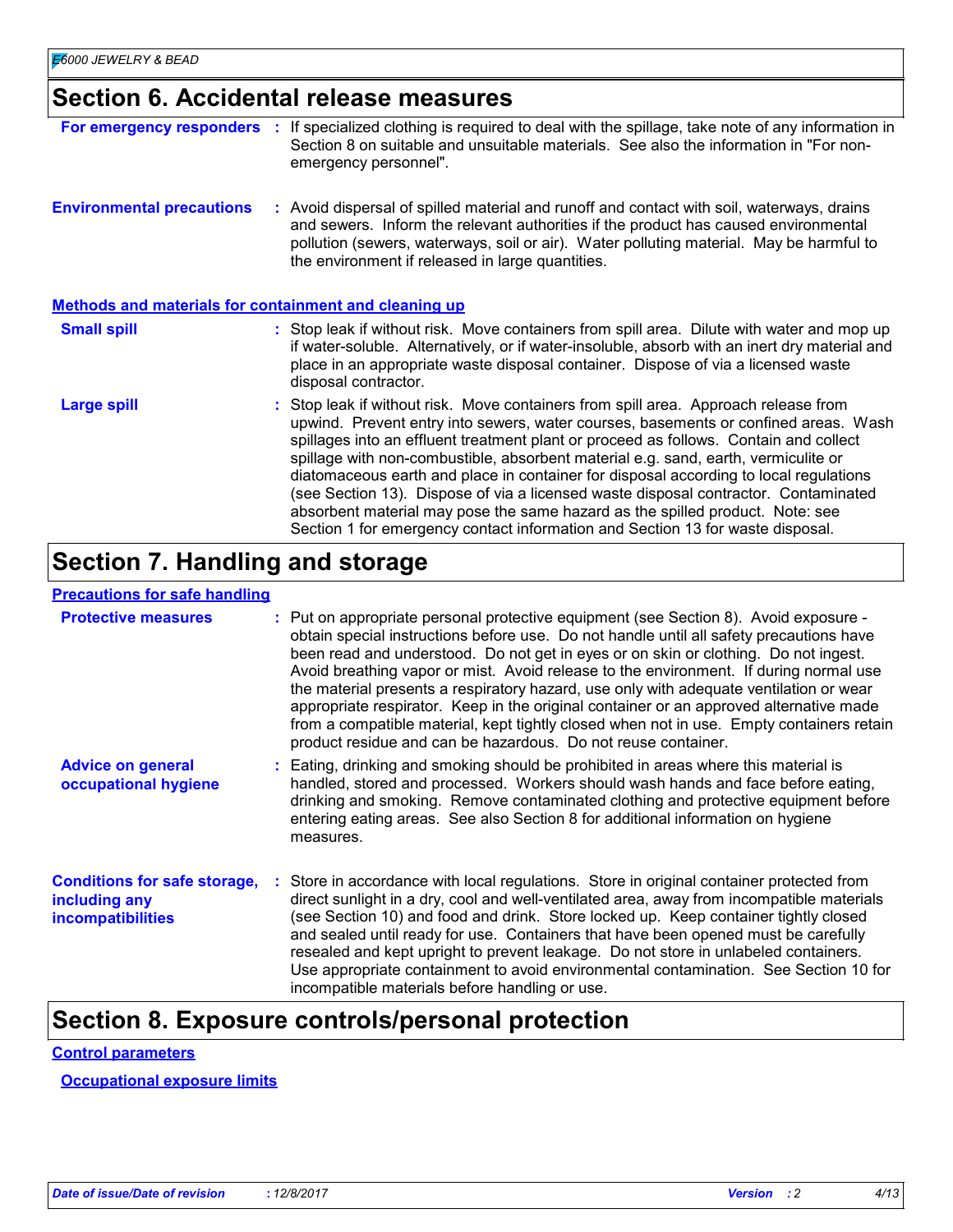# **Section 8. Exposure controls/personal protection**

| <b>Ingredient name</b>         | <b>Exposure limits</b>                                                                                                                                                                                                                                                                                                                                                                                                                                                                                                                                                                                                                                                                                                                                                                                                                                                                   |
|--------------------------------|------------------------------------------------------------------------------------------------------------------------------------------------------------------------------------------------------------------------------------------------------------------------------------------------------------------------------------------------------------------------------------------------------------------------------------------------------------------------------------------------------------------------------------------------------------------------------------------------------------------------------------------------------------------------------------------------------------------------------------------------------------------------------------------------------------------------------------------------------------------------------------------|
| tetrachloroethylene            | <b>ACGIH TLV (United States, 3/2017). Notes:</b><br>Substance identified by other sources as a<br>suspected or confirmed human carcinogen.<br>Substances for which there is a Biological<br><b>Exposure Index or Indices Substances for</b><br>which the TLV is higher than the OSHA<br>Permissible Exposure Limit (PEL) and/or<br>the NIOSH Recommended Exposure Limit<br>(REL). See CFR 58(124):36338-33351,<br>June 30, 1993, for revised OSHA PEL.<br>Refers to Appendix A -- Carcinogens.<br>STEL: 685 mg/m <sup>3</sup> 15 minutes.<br>STEL: 100 ppm 15 minutes.<br>TWA: $170$ mg/m <sup>3</sup> 8 hours.<br>TWA: 25 ppm 8 hours.<br>OSHA PEL 1989 (United States, 3/1989).<br>Notes: See Table Z-2.<br>TWA: $170$ mg/m <sup>3</sup> 8 hours.<br>TWA: 25 ppm 8 hours.<br>OSHA PEL Z2 (United States, 2/2013).<br>AMP: 300 ppm 5 minutes.<br>CEIL: 200 ppm<br>TWA: 100 ppm 8 hours. |
| Styrene, 1,3-butadiene polymer | None.                                                                                                                                                                                                                                                                                                                                                                                                                                                                                                                                                                                                                                                                                                                                                                                                                                                                                    |

| <b>Date of issue/Date of revision</b>                 | 5/13<br>Version : 2<br>: 12/8/2017                                                                                                                                                                                                                                                                                                                                                                                                                                                                                                                                                                                   |
|-------------------------------------------------------|----------------------------------------------------------------------------------------------------------------------------------------------------------------------------------------------------------------------------------------------------------------------------------------------------------------------------------------------------------------------------------------------------------------------------------------------------------------------------------------------------------------------------------------------------------------------------------------------------------------------|
| <b>Body protection</b>                                | Personal protective equipment for the body should be selected based on the task being<br>performed and the risks involved and should be approved by a specialist before<br>handling this product.                                                                                                                                                                                                                                                                                                                                                                                                                    |
| <b>Skin protection</b><br><b>Hand protection</b>      | Chemical-resistant, impervious gloves complying with an approved standard should be<br>worn at all times when handling chemical products if a risk assessment indicates this is<br>necessary. Considering the parameters specified by the glove manufacturer, check<br>during use that the gloves are still retaining their protective properties. It should be<br>noted that the time to breakthrough for any glove material may be different for different<br>glove manufacturers. In the case of mixtures, consisting of several substances, the<br>protection time of the gloves cannot be accurately estimated. |
|                                                       | assessment indicates this is necessary to avoid exposure to liquid splashes, mists,<br>gases or dusts. If contact is possible, the following protection should be worn, unless<br>the assessment indicates a higher degree of protection: chemical splash goggles.                                                                                                                                                                                                                                                                                                                                                   |
| <b>Hygiene measures</b><br><b>Eye/face protection</b> | Wash hands, forearms and face thoroughly after handling chemical products, before<br>eating, smoking and using the lavatory and at the end of the working period.<br>Appropriate techniques should be used to remove potentially contaminated clothing.<br>Wash contaminated clothing before reusing. Ensure that eyewash stations and safety<br>showers are close to the workstation location.<br>Safety eyewear complying with an approved standard should be used when a risk                                                                                                                                     |
| <b>Individual protection measures</b>                 |                                                                                                                                                                                                                                                                                                                                                                                                                                                                                                                                                                                                                      |
| <b>Environmental exposure</b><br>controls             | airborne contaminants below any recommended or statutory limits.<br>Emissions from ventilation or work process equipment should be checked to ensure<br>they comply with the requirements of environmental protection legislation. In some<br>cases, fume scrubbers, filters or engineering modifications to the process equipment<br>will be necessary to reduce emissions to acceptable levels.                                                                                                                                                                                                                    |
| <b>Appropriate engineering</b><br><b>controls</b>     | : If user operations generate dust, fumes, gas, vapor or mist, use process enclosures,<br>local exhaust ventilation or other engineering controls to keep worker exposure to                                                                                                                                                                                                                                                                                                                                                                                                                                         |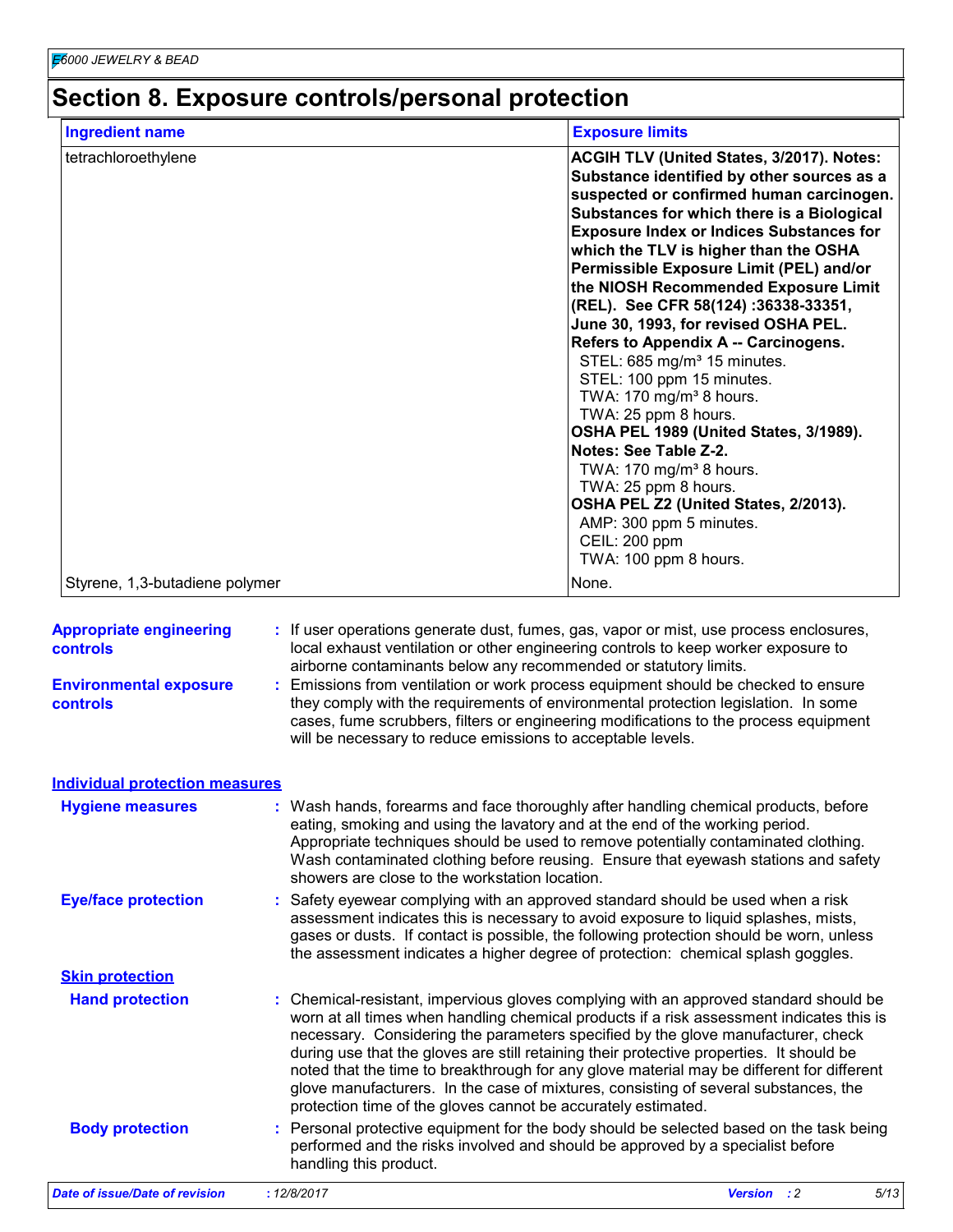# **Section 8. Exposure controls/personal protection**

| <b>Other skin protection</b>  | : Appropriate footwear and any additional skin protection measures should be selected<br>based on the task being performed and the risks involved and should be approved by a<br>specialist before handling this product.                                                           |
|-------------------------------|-------------------------------------------------------------------------------------------------------------------------------------------------------------------------------------------------------------------------------------------------------------------------------------|
| <b>Respiratory protection</b> | : Based on the hazard and potential for exposure, select a respirator that meets the<br>appropriate standard or certification. Respirators must be used according to a<br>respiratory protection program to ensure proper fitting, training, and other important<br>aspects of use. |

# **Section 9. Physical and chemical properties**

| <b>Appearance</b>                                 |                                                                      |
|---------------------------------------------------|----------------------------------------------------------------------|
| <b>Physical state</b>                             | : Liquid. [Gel]                                                      |
| <b>Color</b>                                      | : Clear.                                                             |
| Odor                                              | : Not available.                                                     |
| <b>Odor threshold</b>                             | : Not available.                                                     |
| рH                                                | : 3.86 [Conc. (% w/w): 10%]                                          |
| <b>Melting point</b>                              | $:$ Not available.                                                   |
| <b>Boiling point</b>                              | : 97.222 to 110°C (207 to 230°F)                                     |
| <b>Flash point</b>                                | : Closed cup: $>110^{\circ}$ C ( $>230^{\circ}$ F) [Pensky-Martens.] |
| <b>Evaporation rate</b>                           | : $<$ 1 (Water = 1)                                                  |
| <b>Flammability (solid, gas)</b>                  | : Not available.                                                     |
| Lower and upper explosive<br>(flammable) limits   | $:$ Not available.                                                   |
| <b>Vapor pressure</b>                             | $: 1.7$ kPa (13 mm Hg) [room temperature]                            |
| <b>Vapor density</b>                              | : $>1$ [Air = 1]                                                     |
| <b>Relative density</b>                           | $: 1.35$ to 1.37                                                     |
| <b>Partition coefficient: n-</b><br>octanol/water | : Not available.                                                     |
| <b>Auto-ignition temperature</b>                  | $:$ Not available.                                                   |
| <b>Decomposition temperature : Not available.</b> |                                                                      |
| <b>Viscosity</b>                                  | : Kinematic (40°C (104°F)): 155.9 cm <sup>2</sup> /s (15590 cSt)     |
| Flow time (ISO 2431)                              | : Not available.                                                     |

# **Section 10. Stability and reactivity**

| <b>Reactivity</b>                            | : No specific test data related to reactivity available for this product or its ingredients.              |
|----------------------------------------------|-----------------------------------------------------------------------------------------------------------|
| <b>Chemical stability</b>                    | : The product is stable.                                                                                  |
| <b>Possibility of hazardous</b><br>reactions | : Under normal conditions of storage and use, hazardous reactions will not occur.                         |
| <b>Conditions to avoid</b>                   | No specific data.                                                                                         |
| Incompatible materials                       | : No specific data.                                                                                       |
| <b>Hazardous decomposition</b><br>products   | : Under normal conditions of storage and use, hazardous decomposition products should<br>not be produced. |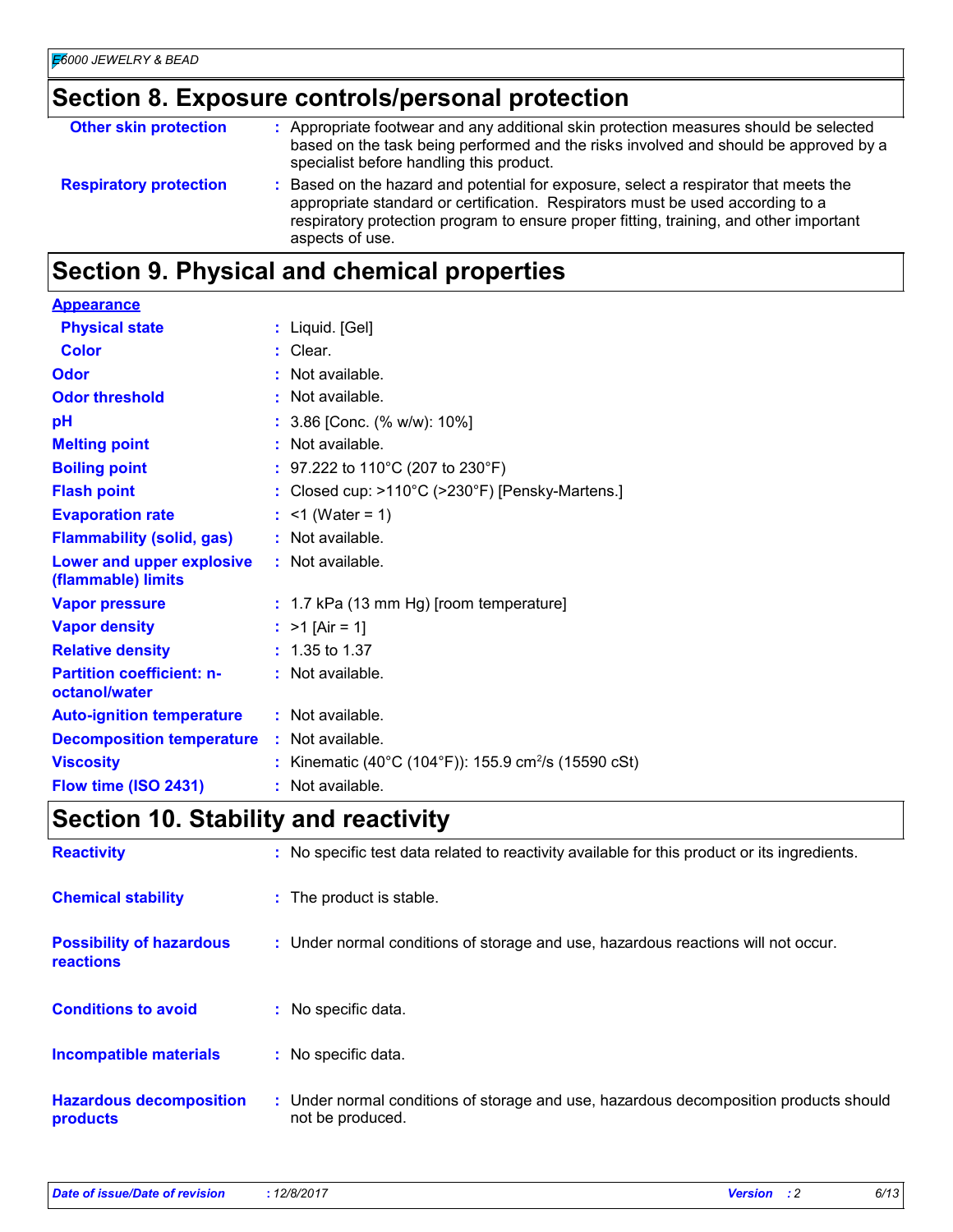# **Section 11. Toxicological information**

#### **Information on toxicological effects**

#### **Acute toxicity**

| <b>Product/ingredient name</b> | <b>Result</b>                | <b>Species</b> | <b>Dose</b> | <b>Exposure</b> |
|--------------------------------|------------------------------|----------------|-------------|-----------------|
| tetrachloroethylene            | <b>LC50 Inhalation Vapor</b> | Rat            | 120 ma/l    | 14 hours        |
|                                | ILD50 Dermal                 | Rabbit         | 5000 mg/kg  |                 |
|                                | LD50 Oral                    | Rat            | 2629 mg/kg  |                 |

#### **Irritation/Corrosion**

| <b>Product/ingredient name</b>    | <b>Result</b>          | <b>Species</b> | <b>Score</b> | <b>Exposure</b>            | <b>Observation</b> |
|-----------------------------------|------------------------|----------------|--------------|----------------------------|--------------------|
| tetrachloroethylene               | Eyes - Mild irritant   | Rabbit         |              | 24 hours 500<br>milligrams |                    |
|                                   | Eyes - Mild irritant   | Rabbit         |              | 162<br>milligrams          |                    |
|                                   | Skin - Mild irritant   | Rabbit         |              | 24 hours 500<br>milligrams |                    |
|                                   | Skin - Severe irritant | l Rabbit       |              | 24 hours 810<br>milligrams |                    |
| Styrene, 1,3-butadiene<br>polymer | Eyes - Mild irritant   | Rabbit         |              | 24 hours 500<br>milligrams |                    |

#### **Sensitization**

Not available.

#### **Mutagenicity**

Not available.

#### **Carcinogenicity**

Not available.

**Conclusion/Summary :** Contains material which may cause cancer, based on animal data. Risk of cancer depends on duration and level of exposure.

#### **Classification**

| <b>Product/ingredient name</b> | <b>OSHA</b> | <b>IARC</b> |                                                  |
|--------------------------------|-------------|-------------|--------------------------------------------------|
| tetrachloroethylene            |             | -2A         | Reasonably anticipated to be a human carcinogen. |

#### **Reproductive toxicity**

Not available.

#### **Teratogenicity**

Not available.

#### **Specific target organ toxicity (single exposure)**

Not available.

#### **Specific target organ toxicity (repeated exposure)** Not available.

**Aspiration hazard**

Not available.

#### **Information on the likely :** Routes of entry anticipated: Dermal, Inhalation.

### **routes of exposure**

- **Potential acute health effects**
- **Eye contact :** Causes eye irritation.

| Date of issue/Date of revision | 12/8/2017 | <b>Version</b> | 7/13 |
|--------------------------------|-----------|----------------|------|
|                                |           |                |      |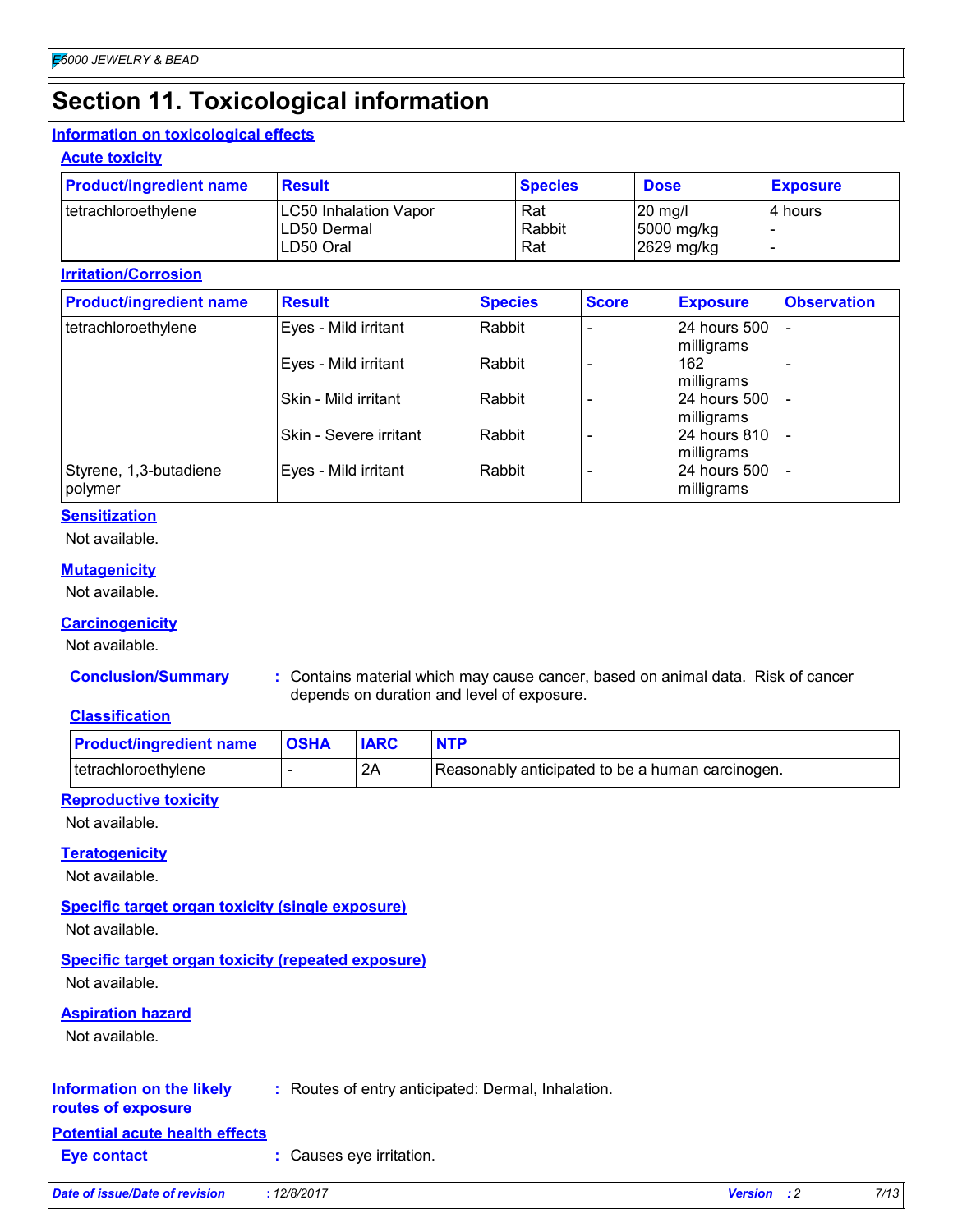# **Section 11. Toxicological information**

|                                         | <u>onon in romoologioarmonimanon</u>                                                        |
|-----------------------------------------|---------------------------------------------------------------------------------------------|
| <b>Inhalation</b>                       | : No known significant effects or critical hazards.                                         |
| <b>Skin contact</b>                     | : Causes skin irritation.                                                                   |
| <b>Ingestion</b>                        | : No known significant effects or critical hazards.                                         |
|                                         | Symptoms related to the physical, chemical and toxicological characteristics                |
| <b>Eye contact</b>                      | : Adverse symptoms may include the following:<br>pain or irritation<br>watering<br>redness  |
| <b>Inhalation</b>                       | : No specific data.                                                                         |
| <b>Skin contact</b>                     | : Adverse symptoms may include the following:<br>irritation<br>redness                      |
| <b>Ingestion</b>                        | : No specific data.                                                                         |
|                                         | Delayed and immediate effects and also chronic effects from short and long term exposure    |
| <b>Short term exposure</b>              |                                                                                             |
| <b>Potential immediate</b><br>effects   | : Not available.                                                                            |
| <b>Potential delayed effects</b>        | : Not available.                                                                            |
| Long term exposure                      |                                                                                             |
| <b>Potential immediate</b><br>effects   | : Not available.                                                                            |
| <b>Potential delayed effects</b>        | : Not available.                                                                            |
| <b>Potential chronic health effects</b> |                                                                                             |
| Not available.                          |                                                                                             |
| <b>General</b>                          | : No known significant effects or critical hazards.                                         |
| <b>Carcinogenicity</b>                  | : Suspected of causing cancer. Risk of cancer depends on duration and level of<br>exposure. |
| <b>Mutagenicity</b>                     | : No known significant effects or critical hazards.                                         |
| <b>Teratogenicity</b>                   | : No known significant effects or critical hazards.                                         |
| <b>Developmental effects</b>            | : No known significant effects or critical hazards.                                         |
| <b>Fertility effects</b>                | : No known significant effects or critical hazards.                                         |

#### **Numerical measures of toxicity**

**Acute toxicity estimates**

| Route               | <b>ATE</b> value |
|---------------------|------------------|
| Oral                | 2972.8 mg/kg     |
| Dermal              | 5653.8 mg/kg     |
| Inhalation (vapors) | 22.62 mg/l       |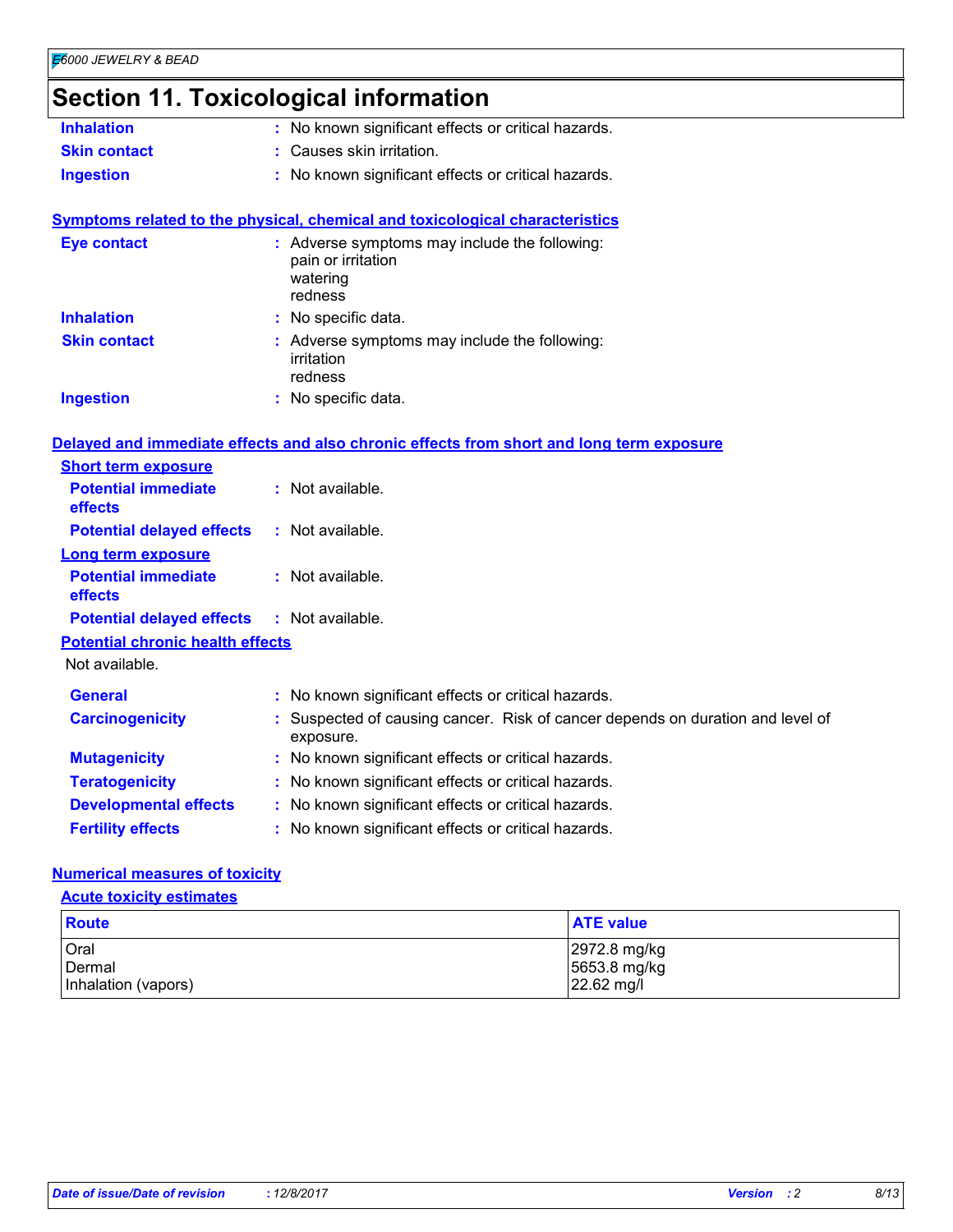# **Section 12. Ecological information**

#### **Toxicity**

| <b>Product/ingredient name</b> | <b>Result</b>                                                          | <b>Species</b>                                                               | <b>Exposure</b>    |
|--------------------------------|------------------------------------------------------------------------|------------------------------------------------------------------------------|--------------------|
| tetrachloroethylene            | Acute EC50 200 µg/l Marine water                                       | Algae - Skeletonema costatum                                                 | 72 hours           |
|                                | Acute EC50 504 ppm Marine water                                        | Algae - Skeletonema costatum                                                 | 96 hours           |
|                                | Acute EC50 7500 µg/l Fresh water                                       | Daphnia - Daphnia magna - Instar 48 hours                                    |                    |
|                                | Acute LC50 3.5 mg/l Marine water                                       | Crustaceans - Elminius modestus                                              | 48 hours           |
|                                | Acute LC50 4000 µg/l Fresh water                                       | Fish - Jordanella floridae -<br>Juvenile (Fledgling, Hatchling,<br>Weanling) | 96 hours           |
|                                | Chronic EC10 1.77 mg/l Fresh water                                     | Algae - Chlamydomonas<br>reinhardtii - Exponential growth<br>phase           | 72 hours           |
|                                | Chronic NOEC 0.4 mg/l Fresh water<br>Chronic NOEC 500 µg/l Fresh water | Daphnia - Daphnia magna<br>Fish - Pimephales promelas -<br>Larvae            | 21 days<br>32 days |

#### **Persistence and degradability**

Not available.

#### **Bioaccumulative potential**

| <b>Product/ingredient name</b> | $LogP_{ow}$ | <b>BCI</b> | <b>Potential</b> |
|--------------------------------|-------------|------------|------------------|
| tetrachloroethylene            | 2.53        | 49         | low              |

#### **Mobility in soil**

| <b>Soil/water partition</b> | $:$ Not available. |
|-----------------------------|--------------------|
| <b>coefficient (Koc)</b>    |                    |

**Other adverse effects :** No known significant effects or critical hazards.

# **Section 13. Disposal considerations**

| <b>Disposal method</b> |  |
|------------------------|--|
|------------------------|--|

**Disposal methods** : The generation of waste should be avoided or minimized wherever possible. Disposal of this product, solutions and any by-products should at all times comply with the requirements of environmental protection and waste disposal legislation and any regional local authority requirements. Dispose of surplus and non-recyclable products via a licensed waste disposal contractor. Waste should not be disposed of untreated to the sewer unless fully compliant with the requirements of all authorities with jurisdiction. Waste packaging should be recycled. Incineration or landfill should only be considered when recycling is not feasible. This material and its container must be disposed of in a safe way. Care should be taken when handling emptied containers that have not been cleaned or rinsed out. Empty containers or liners may retain some product residues. Avoid dispersal of spilled material and runoff and contact with soil, waterways, drains and sewers.

# **Section 14. Transport information**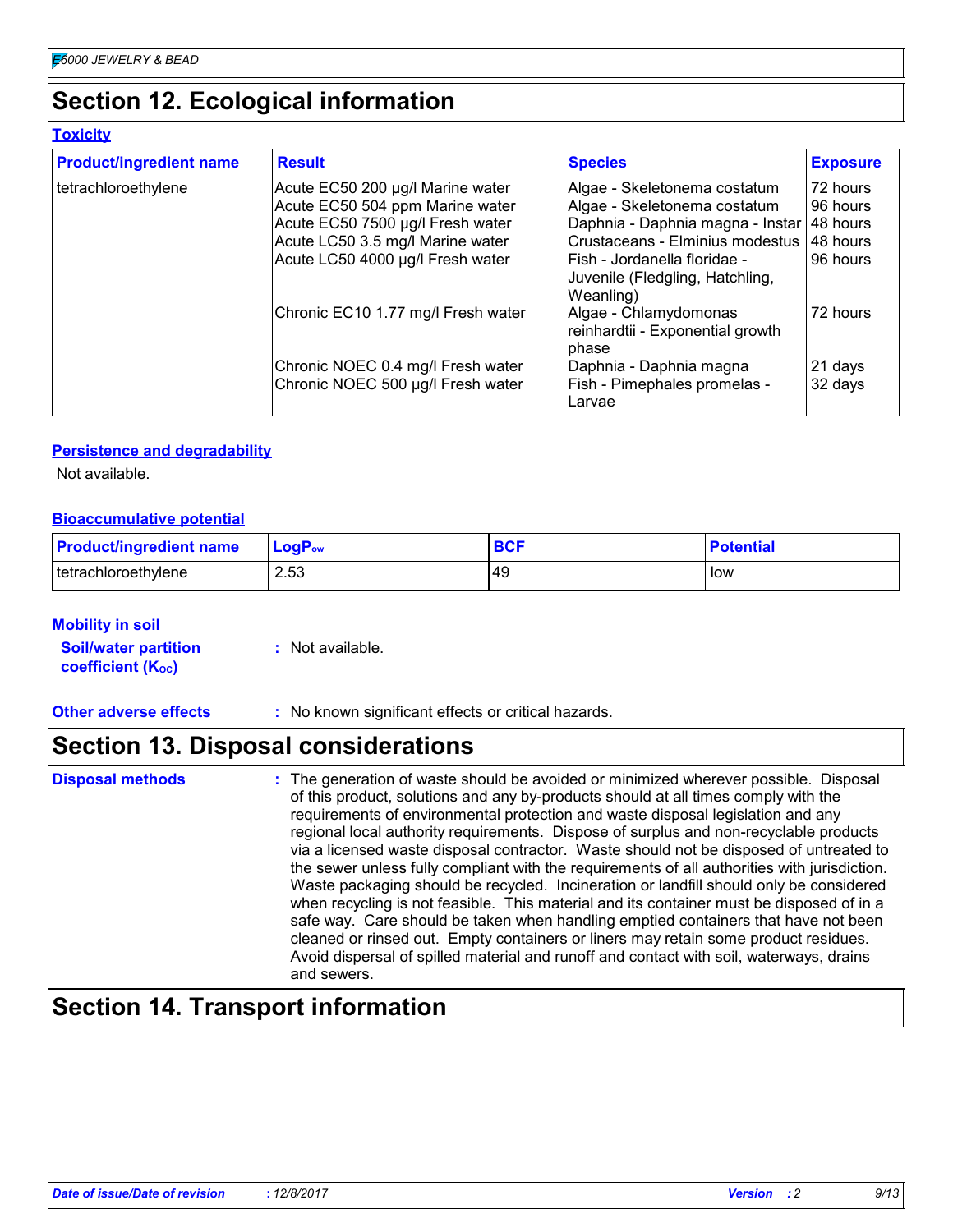# **Section 14. Transport information**

|                                                                                                                 | <b>DOT</b><br><b>Classification</b> | <b>TDG</b><br><b>Classification</b>                              | <b>Mexico</b><br><b>Classification</b>                                                                                                                                                                                                                                                                                                                                                                             | <b>ADR/RID</b>                                    | <b>IMDG</b>                                       | <b>IATA</b>                                                                       |
|-----------------------------------------------------------------------------------------------------------------|-------------------------------------|------------------------------------------------------------------|--------------------------------------------------------------------------------------------------------------------------------------------------------------------------------------------------------------------------------------------------------------------------------------------------------------------------------------------------------------------------------------------------------------------|---------------------------------------------------|---------------------------------------------------|-----------------------------------------------------------------------------------|
| <b>UN number</b>                                                                                                | 1897                                | 1897                                                             | 1897                                                                                                                                                                                                                                                                                                                                                                                                               | 1897                                              | 1897                                              | 1897                                                                              |
| <b>UN proper</b><br>shipping name                                                                               | Tetrachloroethylene<br>mixture      | Tetrachloroethylene<br>mixture                                   | Tetrachloroethylene                                                                                                                                                                                                                                                                                                                                                                                                | Tetrachloroethylene                               | Tetrachloroethylene<br>mixture                    | Tetrachloroethylene<br>mixture                                                    |
| <b>Transport</b><br>hazard class(es)                                                                            | 6.1                                 | 6.1<br>$\bigstar$                                                | 6.1                                                                                                                                                                                                                                                                                                                                                                                                                | 6.1<br>$\mathbf{\mathbf{\mathbf{\mathbf{\Psi}}}}$ | 6.1<br>$\mathbf{\mathbf{\mathbf{\mathbf{\Psi}}}}$ | 6.1                                                                               |
| <b>Packing group</b>                                                                                            | III                                 | III                                                              | III                                                                                                                                                                                                                                                                                                                                                                                                                | $\begin{array}{c} \hline \end{array}$             | $\  \ $                                           | $\mathbf{III}$                                                                    |
| <b>Environmental</b><br>hazards                                                                                 | No.                                 | Yes.                                                             | Yes. The<br>environmentally<br>hazardous<br>substance<br>mark is not<br>required.                                                                                                                                                                                                                                                                                                                                  | Yes.                                              | Yes.                                              | Yes. The<br>environmentally<br>hazardous<br>substance<br>mark is not<br>required. |
| <b>TDG Classification</b>                                                                                       |                                     | <b>Limited quantity Yes.</b><br><b>Remarks</b> Limited quantity: | Quantity limitation Passenger aircraft/rail: 60 L. Cargo aircraft: 220 L.<br>Product classified as per the following sections of the Transportation of Dangerous<br>Goods Regulations: 2.26-2.36 (Class 6), 2.7 (Marine pollutant mark).<br>The marine pollutant mark is not required when transported by road or rail.<br><b>Explosive Limit and Limited Quantity Index 5</b><br>Passenger Carrying Ship Index 60 | $< 1.0$ gal                                       |                                                   |                                                                                   |
| <b>ADR/RID</b>                                                                                                  |                                     | sizes of ≤5 L or ≤5 kg.                                          | : The environmentally hazardous substance mark is not required when transported in                                                                                                                                                                                                                                                                                                                                 |                                                   |                                                   |                                                                                   |
| <b>IMDG</b>                                                                                                     |                                     | <b>Emergency schedules F-A, S-A</b>                              | : The marine pollutant mark is not required when transported in sizes of $\leq$ 5 L or $\leq$ 5 kg.                                                                                                                                                                                                                                                                                                                |                                                   |                                                   |                                                                                   |
| <b>IATA</b>                                                                                                     |                                     | transportation regulations.                                      | : The environmentally hazardous substance mark may appear if required by other<br><b>Quantity limitation</b> Passenger and Cargo Aircraft: 30 kg.<br>Remarks Eligible to be shipped ID8000 until 2020. See applicable regulations.                                                                                                                                                                                 |                                                   |                                                   |                                                                                   |
| Special precautions for user : Transport within user's premises: always transport in closed containers that are |                                     | event of an accident or spillage.                                | upright and secure. Ensure that persons transporting the product know what to do in the                                                                                                                                                                                                                                                                                                                            |                                                   |                                                   |                                                                                   |
| <b>Transport in bulk according</b><br>to Annex II of MARPOL and<br>the IBC Code                                 |                                     | : Not available.                                                 |                                                                                                                                                                                                                                                                                                                                                                                                                    |                                                   |                                                   |                                                                                   |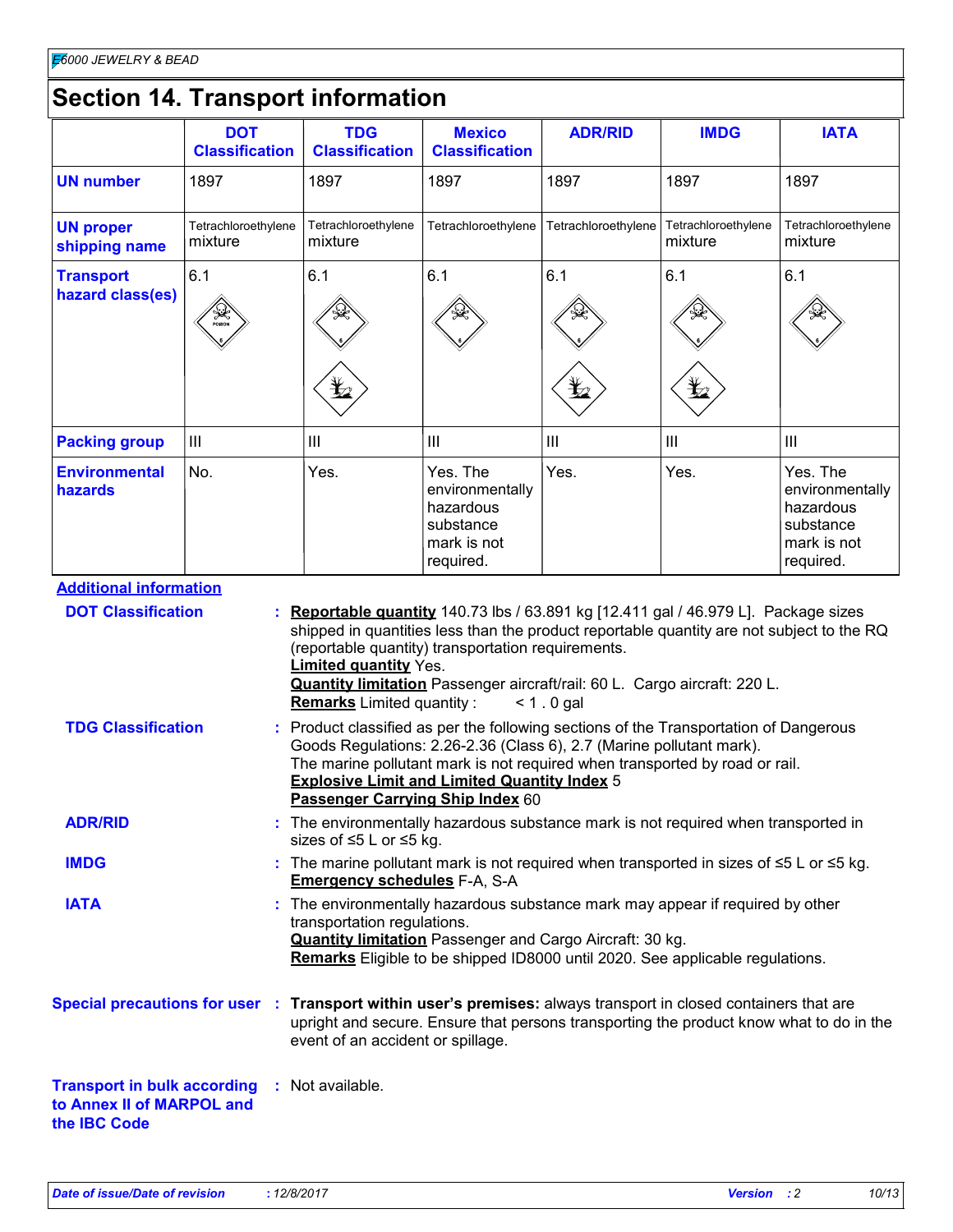# **Section 15. Regulatory information**

| : Clean Water Act (CWA) 307: Tetrachloroethylene |
|--------------------------------------------------|
| : Not listed                                     |
| : Not listed                                     |
| : Not listed                                     |
| : Not listed                                     |
|                                                  |
| <b>Composition/information on ingredients</b>    |
|                                                  |
| Not applicable.                                  |
|                                                  |

#### **SARA 311/312**

**Classification :** Immediate (acute) health hazard Delayed (chronic) health hazard

#### **Composition/information on ingredients**

| <b>Name</b>                    | $\frac{9}{6}$ | <b>Fire</b>       | <b>Sudden</b><br>hazard release of<br><b>pressure</b> | <b>Reactive</b> | <b>Immediate</b><br>(acute)<br>health<br>hazard | <b>Delayed</b><br>(chronic)<br>health<br>hazard |
|--------------------------------|---------------|-------------------|-------------------------------------------------------|-----------------|-------------------------------------------------|-------------------------------------------------|
| tetrachloroethylene            | $≥50 - ≤75$   | No.               | No.                                                   | No.             | Yes.                                            | Yes.                                            |
| Styrene, 1,3-butadiene polymer | l≥10 - ≤25    | IN <sub>O</sub> . | No.                                                   | No.             | Yes.                                            | No.                                             |

#### **SARA 313**

|                                           | <b>Product name</b> | <b>CAS number</b> | $\frac{9}{6}$ |
|-------------------------------------------|---------------------|-------------------|---------------|
| <b>Form R - Reporting</b><br>requirements | tetrachloroethylene | $127 - 18 - 4$    | I≥50 - ≤75    |
| <b>Supplier notification</b>              | tetrachloroethylene | 127-18-4          | I≥50 - ≤75    |

SARA 313 notifications must not be detached from the SDS and any copying and redistribution of the SDS shall include copying and redistribution of the notice attached to copies of the SDS subsequently redistributed.

#### **State regulations**

| <b>Massachusetts</b>       | : The following components are listed: TETRACHLOROETHYLENE                          |
|----------------------------|-------------------------------------------------------------------------------------|
| <b>New York</b>            | : The following components are listed: Tetrachloroethylene; Ethylene, tetrachloro-  |
| <b>New Jersey</b>          | : The following components are listed: TETRACHLOROETHYLENE; ETHENE,<br>TETRACHLORO- |
| <b>Pennsylvania</b>        | : The following components are listed: ETHENE, TETRACHLORO-                         |
| <b>California Prop. 65</b> |                                                                                     |

**WARNING:** This product contains a chemical known to the State of California to cause cancer.

| <b>Ingredient name</b> | <b>Cancer</b> | Reproductive | No significant risk<br><b>level</b> | <b>Maximum</b><br>acceptable dosage<br>level |
|------------------------|---------------|--------------|-------------------------------------|----------------------------------------------|
| Tetrachloroethylene    | Yes.          | INo.         |                                     |                                              |

#### **International regulations**

**Chemical Weapon Convention List Schedules I, II & III Chemicals** Not listed.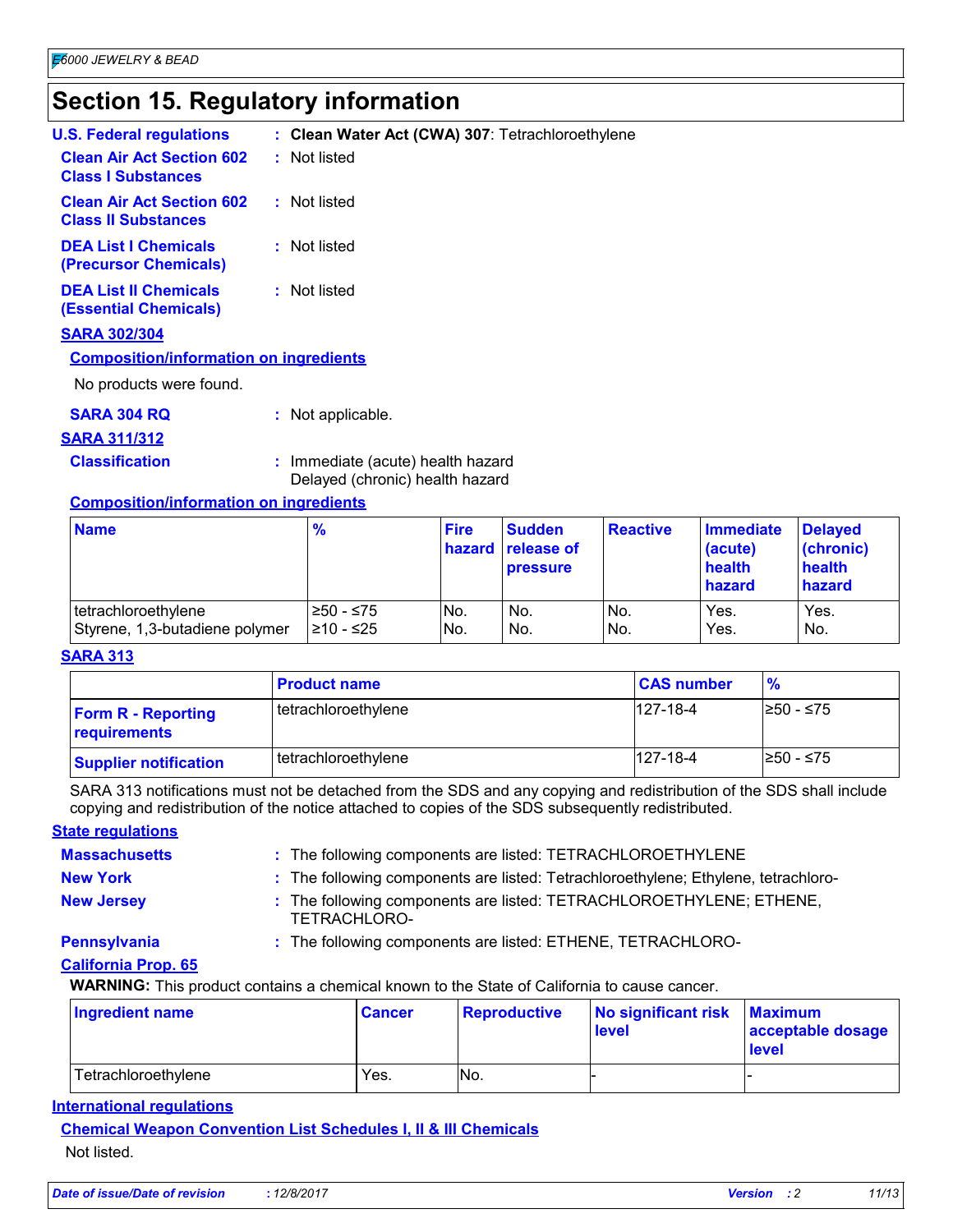# **Section 15. Regulatory information**

| <b>Montreal Protocol (Annexes A, B, C, E)</b><br>Not listed. |                                                                                    |  |
|--------------------------------------------------------------|------------------------------------------------------------------------------------|--|
|                                                              | <b>Stockholm Convention on Persistent Organic Pollutants</b>                       |  |
| Not listed.                                                  |                                                                                    |  |
| Not listed.                                                  | <b>Rotterdam Convention on Prior Informed Consent (PIC)</b>                        |  |
|                                                              | <b>UNECE Aarhus Protocol on POPs and Heavy Metals</b>                              |  |
| Not listed.                                                  |                                                                                    |  |
| <b>Inventory list</b>                                        |                                                                                    |  |
| <b>Australia</b>                                             | : All components are listed or exempted.                                           |  |
| <b>Canada</b>                                                | : All components are listed or exempted.                                           |  |
| <b>China</b>                                                 | : All components are listed or exempted.                                           |  |
| <b>Europe</b>                                                | : Not determined.                                                                  |  |
| <b>Japan</b>                                                 | Japan inventory (ENCS): Not determined.<br>Japan inventory (ISHL): Not determined. |  |
| <b>Malaysia</b>                                              | : Not determined.                                                                  |  |
| <b>New Zealand</b>                                           | : All components are listed or exempted.                                           |  |
| <b>Philippines</b>                                           | : All components are listed or exempted.                                           |  |
| <b>Republic of Korea</b>                                     | : All components are listed or exempted.                                           |  |
| <b>Taiwan</b>                                                | : Not determined.                                                                  |  |
| <b>Thailand</b>                                              | : Not determined.                                                                  |  |
| <b>Turkey</b>                                                | : Not determined.                                                                  |  |
| <b>United States</b>                                         | : All components are listed or exempted.                                           |  |
| <b>Viet Nam</b>                                              | : Not determined.                                                                  |  |

# **Section 16. Other information**

**Hazardous Material Information System (U.S.A.)**



**Caution: HMIS® ratings are based on a 0-4 rating scale, with 0 representing minimal hazards or risks, and 4 representing significant hazards or risks. Although HMIS® ratings and the associated label are not required on SDSs or products leaving a facility under 29 CFR 1910.1200, the preparer may choose to provide them. HMIS® ratings are to be used with a fully implemented HMIS® program. HMIS® is a registered trademark and service mark of the American Coatings Association, Inc.**

**The customer is responsible for determining the PPE code for this material. For more information on HMIS® Personal Protective Equipment (PPE) codes, consult the HMIS® Implementation Manual.**

#### **National Fire Protection Association (U.S.A.)**